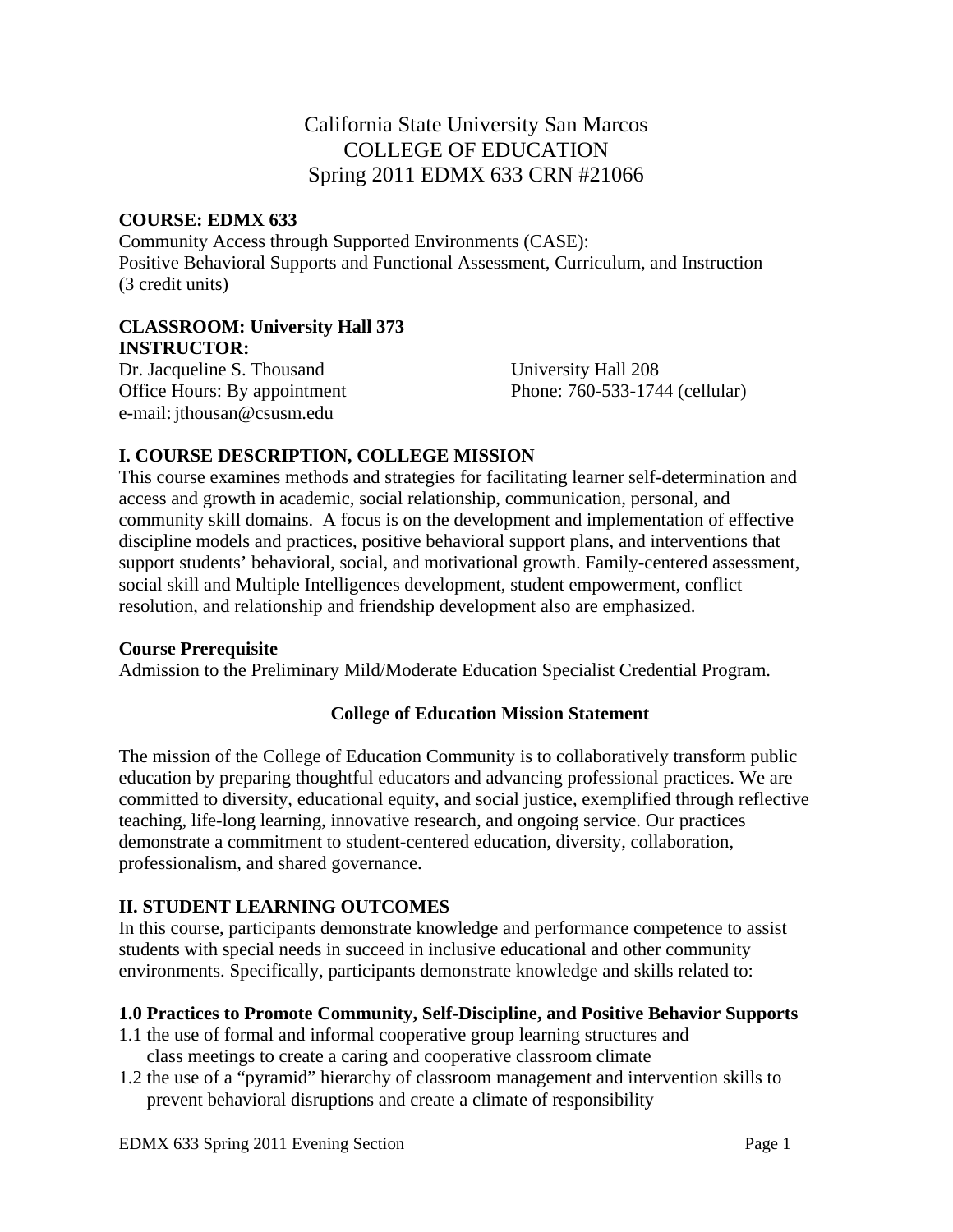- 1.3 analyze the extent to which a school and district provides a comprehensive system of behavioral support for students and recommend improvements in the system
- 1.4 the design, implementation, and evaluation of programs to teach and/or strengthen appropriate behavior and reduce unacceptable behavior through observation, ecological analysis, and interpretation of the communicative intent of behavior
- 1.5 laws (e.g., the Hughes Bill), regulations, and ethics governing behavioral support of students with special needs from diverse cultural, linguistic, and socioeconomic background
- 1.6 the use of peer tutoring, partner learning, and social justice curriculum to promote natural peer supports and peer mediated instruction
- 1.7 student, family, and teacher involvement in IEP, ITP, and age of majority rights activities at the secondary level

## **2.0 Social Relationships**

- 2.1 methods for creating a positive school climate, developing a community of learners, and facilitating social behavior in diverse educational settings
- 2.2 the integration of social skills and social skill curricula into the general education curriculum and cooperative group learning and partner learning structures
- 2.3 methods for teaching interpersonal skills, including conflict resolution
- 2.4 the use of Circles of Friends and other friendship-building methods to expand social networks
- 2.5 the use of assessment methods such as MAPS to identify IEP goals and objectives that address valued life outcomes, including social relationships
- 2.6 the preparation of students to be self advocates, using principles of self determination
- 2.8 assisting students and their families and friends in the development of students' positive self-image and interpersonal relationships

## **3.0 Effective Communication and Self Determination**

- 3.1 student empowerment and the development of communication to promote choice making, independence, and self-advocacy
- 3.2 accurate interpretation of the communicative intent of student behavior
- 3.3 self-determination as a concept and practice in schooling
- 3.4 the identification of communication supports for students with communication challenges

## **4.0 Inclusion in General Education Curriculum and Community**

- 4.1 the use of creative problem solving to formulate supports for students who present behavioral challenges or who have disabilities so they can meaningfully participate in shared activities in general education and community environments
- 4.2 the use of ecological analysis, functional analysis of behavior, and principles of positive behavioral supports to facilitate participation in inclusive settings
- 4.3 the use of MAPs and other person-centered approaches (e.g., Multiple Intelligences) to assessment and programming in developing instruction, IEP goals, and Individualized Transition Plans for post-secondary employment, living, and continuing education opportunities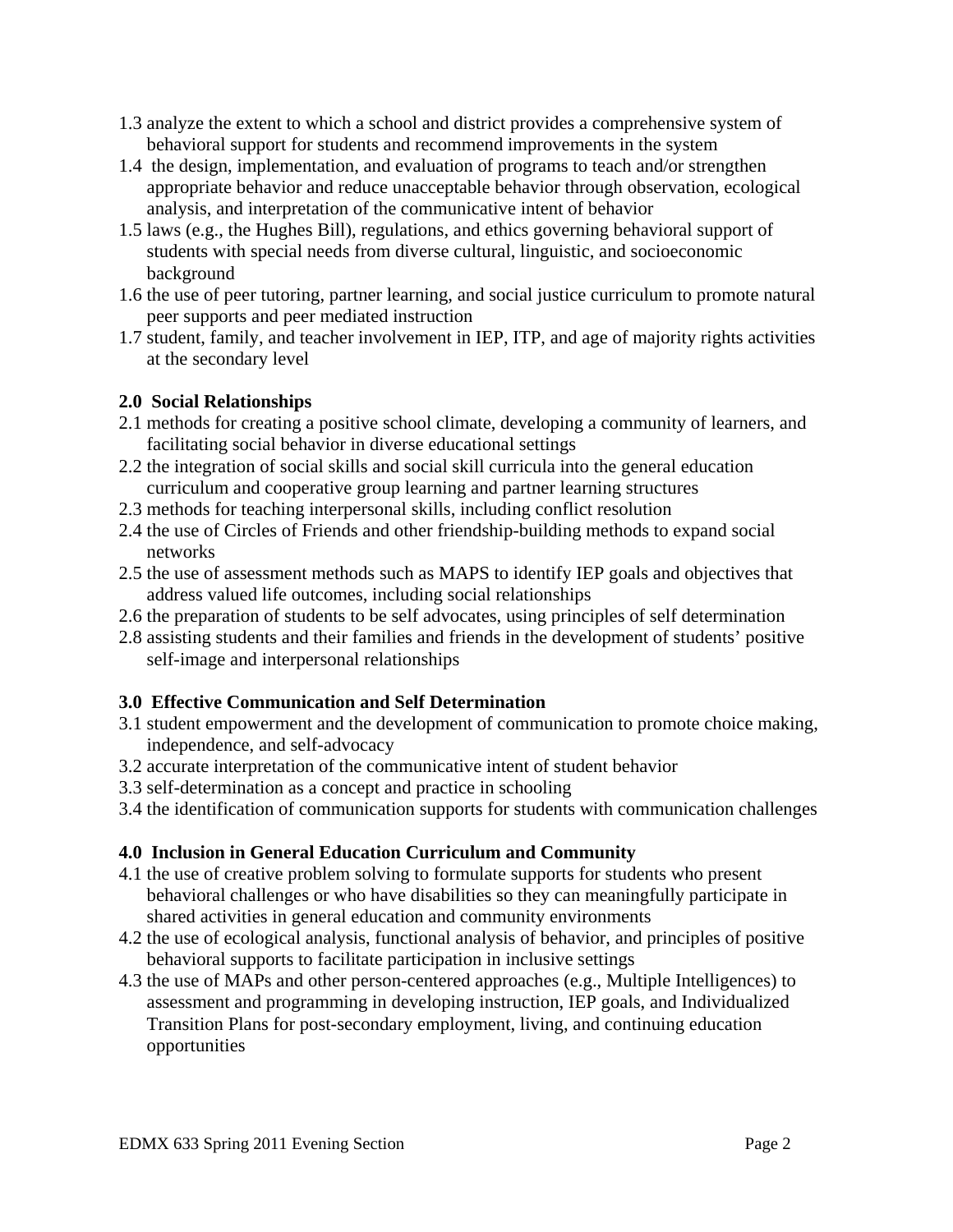### **III. PROFESSIONAL AND ADMINISTRATIVE REQUIREMENTS**

- 1. **Person-first Language.** "Person-first" language (e.g., "Student with Down syndrome" rather than "Down syndrome student) must be used throughout all written and oral assignments and discussions.
- 2. **Moodle Use and Class Preparation.** Examine the course Moodle website at least twice weekly for messages and newly posted materials and resources. Download materials needed for each class *prior* to class and bring to class all required resources.
- 3. **Written Work.** Word-process and keep and electronic copy of all written work. You will want these for your records and use as professional portfolio entries.
- 4. **Timeliness.** Complete and submit all assignments on the due dates for full credit. If you have extraordinary circumstances that impact completion of your assignments or have questions or concerns, please contact the instructor(s) immediately.
- 5. **Participation.** Participate actively in class discussions and group activities and demonstrate positive interpersonal skills with classmates, the instructors, and guests.
- Buddy's Name: Phone: e-mail: 6. **Peer Buddy.** Select a class "buddy" or two to ensure you receive handouts and information if you miss class. Buddy's Name: Phone: e-mail:
- 7. **TaskStream Registration.** Credential candidates must register online for TaskStream access for at least the duration of the program, as reflective essays and selected artifacts are posted in response to Education Specialist standards identified in the syllabus. Fees are paid online at www.TaskStream.com. Once you have an account, click on "My Programs." At the top of the page select "Self-Enrollment Options." A box appears asking for a program code. The Auto Enrollment Code is 2FSA56.
- 8. **Academic Honesty and Plagiarism Policy.** Students are expected to adhere to standards of academic honesty and integrity, as outlined in the Student Academic Honesty Policy. All assignments must be original work, clear and error-free. All ideas/material that are borrowed from other sources must have appropriate references to the original sources. Any quoted material should give credit to the source and be punctuated (i.e., in quotations with source and page) accordingly. The instructor reserves the right to discipline any student for academic dishonesty, in accordance with the general rules and regulations of the university. All incidents of Academic Dishonesty are reported to the Dean of Students. Disciplinary action may include the lowering of grades and/or the assignment or a failing grade to the assignment or the class as a whole.
- 9. **University Academic Writing Requirement.** This course ensures that the university's minimum 2,500-word per course writing requirement is met through the course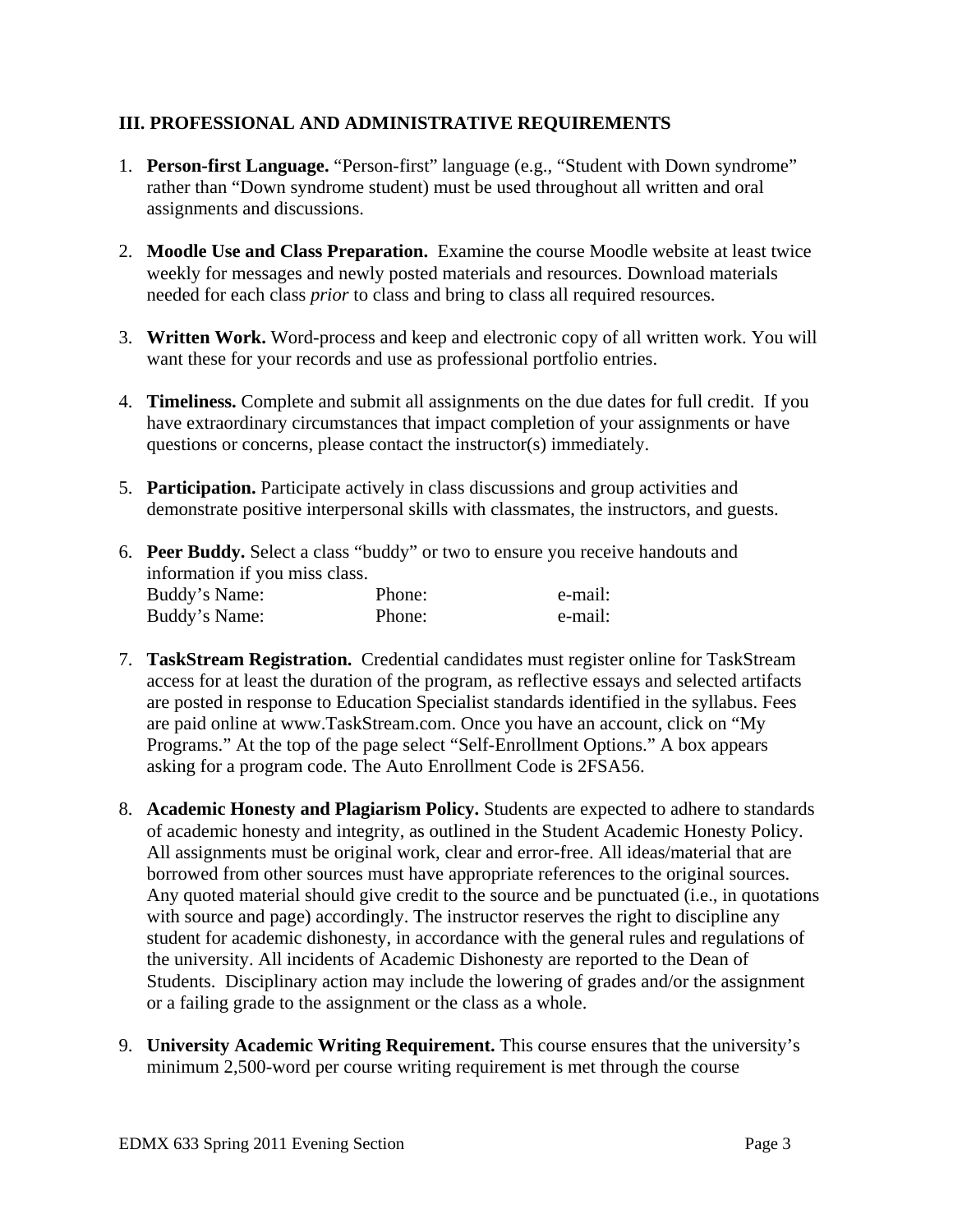assignments, reflections, and postings for Education Specialist standards assigned to this course.

- 10. **College Graduate Writing Requirements.** The California State University maintains a Graduation Writing Assessment Requirement (GWAR) for master's candidates. This requirement must be achieved prior to Advancement to Candidacy. A master's candidate will satisfy the graduate writing requirement by receiving a passing score on a written product as assessed with the GWAR rubric. Toward the goal of providing opportunity for graduate students in the college to satisfy the writing requirement, papers in graduate classes are expected to adhere to writing and format style guidelines described in the sixth edition of the *Publication Manual of the American Psychological Association* (aka, *APA Manual*). This manual is a required across all graduate-level (600-level) courses.
- 11. **Students with Disabilities Requiring Reasonable Accommodations.** Students must be approved for services by providing appropriate and recent documentation to the Office of Disable Student Services (DSS). This office is located in Craven Hall 5205, and can be contacted by phone at (760) 750-4905, or TTY (760) 750-4909. Students authorized by DSS to receive reasonable accommodations should meet with their instructor during office hours or, in order to ensure confidentiality, in a more private setting.
- 12. **Electronic Communication Protocol.** Electronic correspondence is a form of professional interaction, with its own nuances and etiquette. For instance, electronic messages sent in all upper case (or lower case) letters, major typographical errors, or slang may communicate something other than what the sender intended. So, please be mindful that all e-mail and on-line discussion messages to classmates and university faculty are crafted with professionalism and care. When composing an electronic message, as yourself:
	- Would I say in person what this electronic message specifically says?
	- How could this message be misconstrued?
	- Does this message represent my highest self?
	- Am I sending this electronic message to avoid a face-to-face conversation? If there is ever a concern with an electronic message sent to you, please talk with the author in person in order to correct any confusion.

### **IV. SCHOLASTIC REQUIREMENTS**

#### **College of Education Attendance Policy**

 *(Adopted by the COE Governance Community, December, 1997).* Due to the dynamic and interactive nature of courses in the COE, all students are expected to attend and actively participate in all classes. Students must attend at least 80% of class and online session time in order to receive a passing grade for the course (at the discretion of the instructor). Should there have extenuating circumstances, notify the instructor immediately.

### **Grading Scale (in percentages):**

**A: 94-100 A-: 92-93 B+: 89-91 B: 86-88 B-: 84-86 C+: 81-83**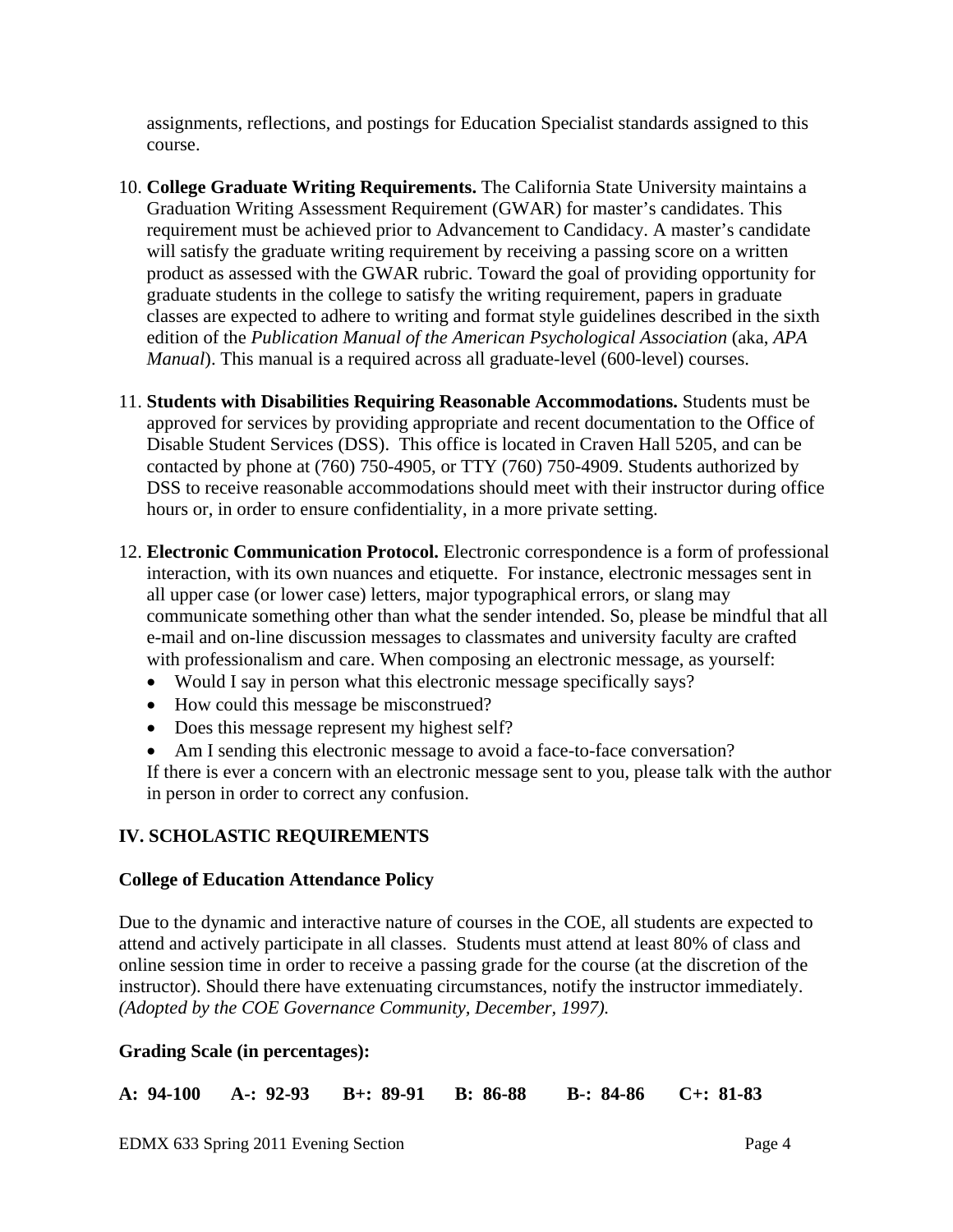**NOTE:** The minimum acceptable grade for a course in the professional education credential sequence is C+. A "B" average must be maintained for continuation in the program.

## **V. COURSE FEATURES**

### **Authorization to Teach English Learners**

This credential program has been specifically designed to prepare teachers for the diversity of languages often encountered in California public school classrooms. The authorization to teach English learners is met through the infusion of content and experiences within the credential program, as well as additional coursework. Students successfully completing this program receive a credential with authorization to teach English learners.

## **Preliminary Education Specialist Standards**

Course objectives, assignments, and assessments are aligned with CCTC Mild/Moderate and Moderate/Severe Preliminary Education Specialist Teaching Credential Standards. You are held accountable for demonstrating competence with regard to Standards 15, 22, and 24 by postings on TaskStream the assignments indicated below along with a written narrative, composed in the format prescribed by the program. You may not receive credit for this course if TaskStream postings and narratives are not submitted by the end of the semester.

## **Standard 15 - Managing Learning Environments (TaskStream - Discipline Pyramid)**

Each candidate demonstrates knowledge and skills in managing learning environments for diverse learners that are safe and effective and that facilitate positive self-esteem and selfadvocacy. The candidate demonstrates knowledge of behavior management strategies, varying communication styles that impact learning, and laws and regulations for promoting behavior that is positive and self-regulatory.

## **Standard 22 - Assessment and Evaluation of Students (TaskStream - MAPs)**

Each candidate demonstrates knowledge and skills related to using and communicating the results of a variety of individualized assessment and evaluation approaches appropriate for students with mild/moderate/severe disabilities. Each candidate is able to make appropriate educational decisions on the basis of a variety of non-biased standardized and nonstandardized techniques, instruments and processes that are functional, curriculumreferenced, performance-based, and appropriate to the diverse needs of individual students. Candidates utilize these approaches to assess the developmental, academic, behavioral, social, communication, vocational and community life skill needs of students, and the outcomes of instruction.

### **Standard 24 - Positive Behavior Support (TaskStream – Reflection on Positive Behavior Support Plan Development**)

Each candidate demonstrates competence in establishing and maintaining an educational environment that is free from coercion and punishment and where interventions are positive, proactive, and respectful of students. Each candidate demonstrates the ability to design and implement positive behavioral support plans and interventions based on functional analysis assessments.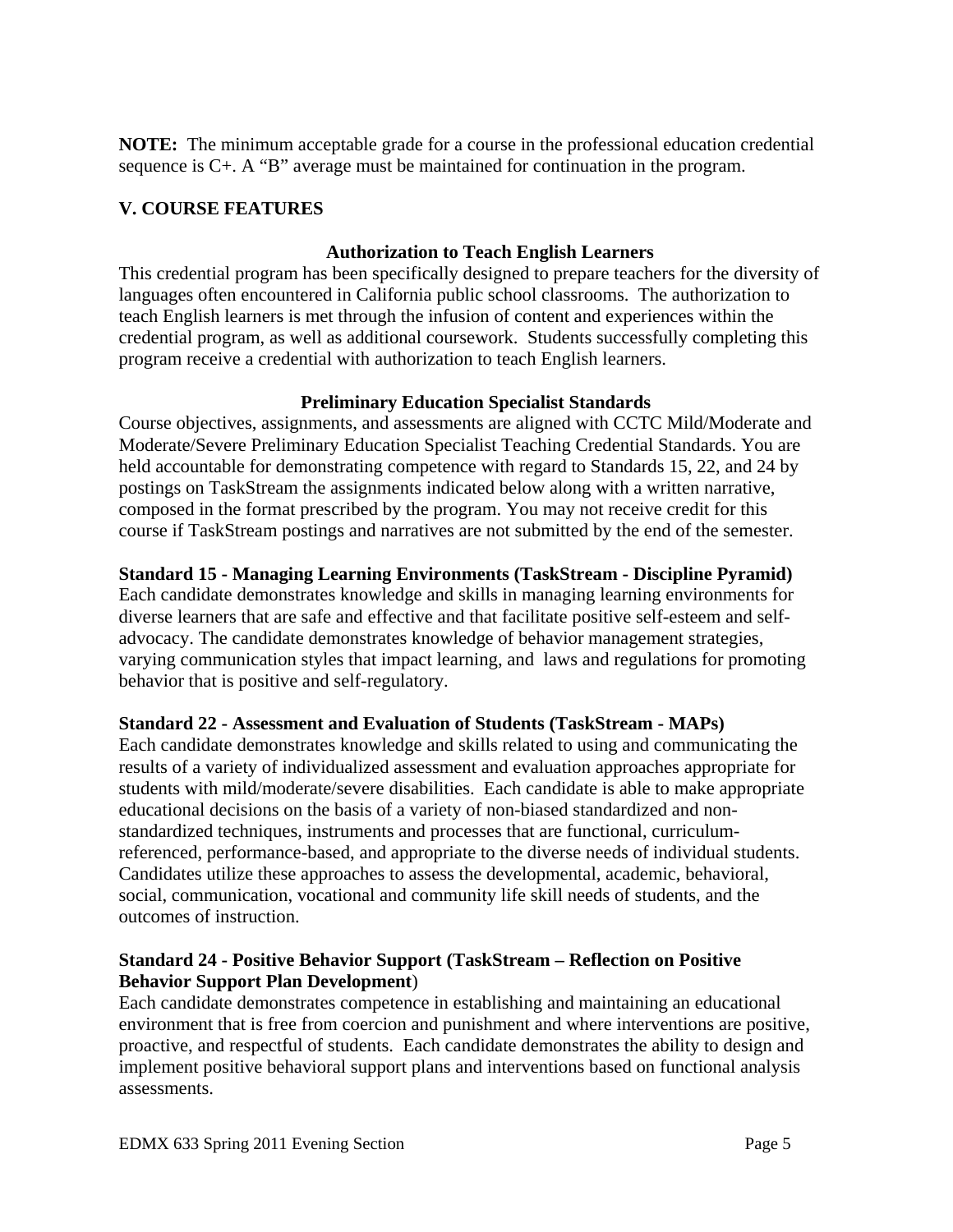## **VI. BOOKS. WEB SITES, AND MATERIALS NEEDED FOR CLASS**

#### **Texts and Text Abbreviations**

problem. San Clemente, CA: Kagan Publishing. (KKS) Kagan, S., Kyle, P., & Scott, S. (2004). *Win-win discipline: Strategies for all discipline* 

*Pilla, R., Thousand, J., & Nevin, A. (2010). Collaborating with students in instruction and decision making: The untapped resource.* Thousand Oaks, CA: Corwin Press. (VTN)

#### **Web Sites**

 www.pbis.org/PBISandlaw.htm www.disciplinehelp.com www.nichcy.org www.disciplinehelp.com www.cde.ca.gov/be/st/ss/documents/healthstandmar08.pdf www.studentledieps.org www.bookladymel.com/thinkingmaps.htm www.youtube.com/user/kaganvideo and go to upload; also other Youtube CGL sites

### **Moodle**

The courses Moodle site provides the syllabus, rubrics at assignment "drop boxes," examples of assignments, and reading materials (as pdfs and word documents) not included in texts or websites.

### **VII. CLASS SCHEDULE WITH READINGS AND ASSIGNMENT DUE DATES**

To the right of each class session, date, and topic is a listing of the readings and assignments due for that class*.* Text names are abbreviated by author initials (e.g., KKS, VTN). Other documents are posted on Moodle. Please bring materials to class, as requested.

| <b>CLASS</b>   | <b>DATE</b> | <b>TOPIC</b>              | <b>READINGS</b>          | <b>ASSIGNMENTS</b> |
|----------------|-------------|---------------------------|--------------------------|--------------------|
|                |             |                           | <b>DUE</b>               | <b>DUE</b>         |
| <b>Class</b>   | 01/24       | Discipline pyramid;       | <b>KKS 18</b>            | Purchase KKS       |
| Meeting        |             | TaskStream/Moodle;        |                          | & VTN texts        |
| #1             |             | ABCDs of discipline       |                          |                    |
| Class          | 01/31       | H.S. IDEIA assignment;    | See Reflection #1 prompt | Reflection #1      |
| Meeting        |             | Prevention, rules, $\&$   |                          |                    |
| #2             |             | quick recovery; Win Win   |                          |                    |
|                |             | Discipline preview        |                          |                    |
| Class          | 02/07       | Class meetings; next      | See Reflection #2 prompt | Reflection #2      |
| Meeting        |             | steps recovery            | Optional: KKS 14.56 -    |                    |
| #3             |             |                           | 14.70                    |                    |
| <b>Online</b>  | 02/14       | <b>POST REFLECTION #3</b> | See Reflection #3 prompt | Reflection #3      |
| <b>Session</b> |             | ON MOODLE BY 5 pm         | Optional: KKS 6.4 - 6.27 |                    |
|                |             |                           | & KKS 14.14 -14.26       |                    |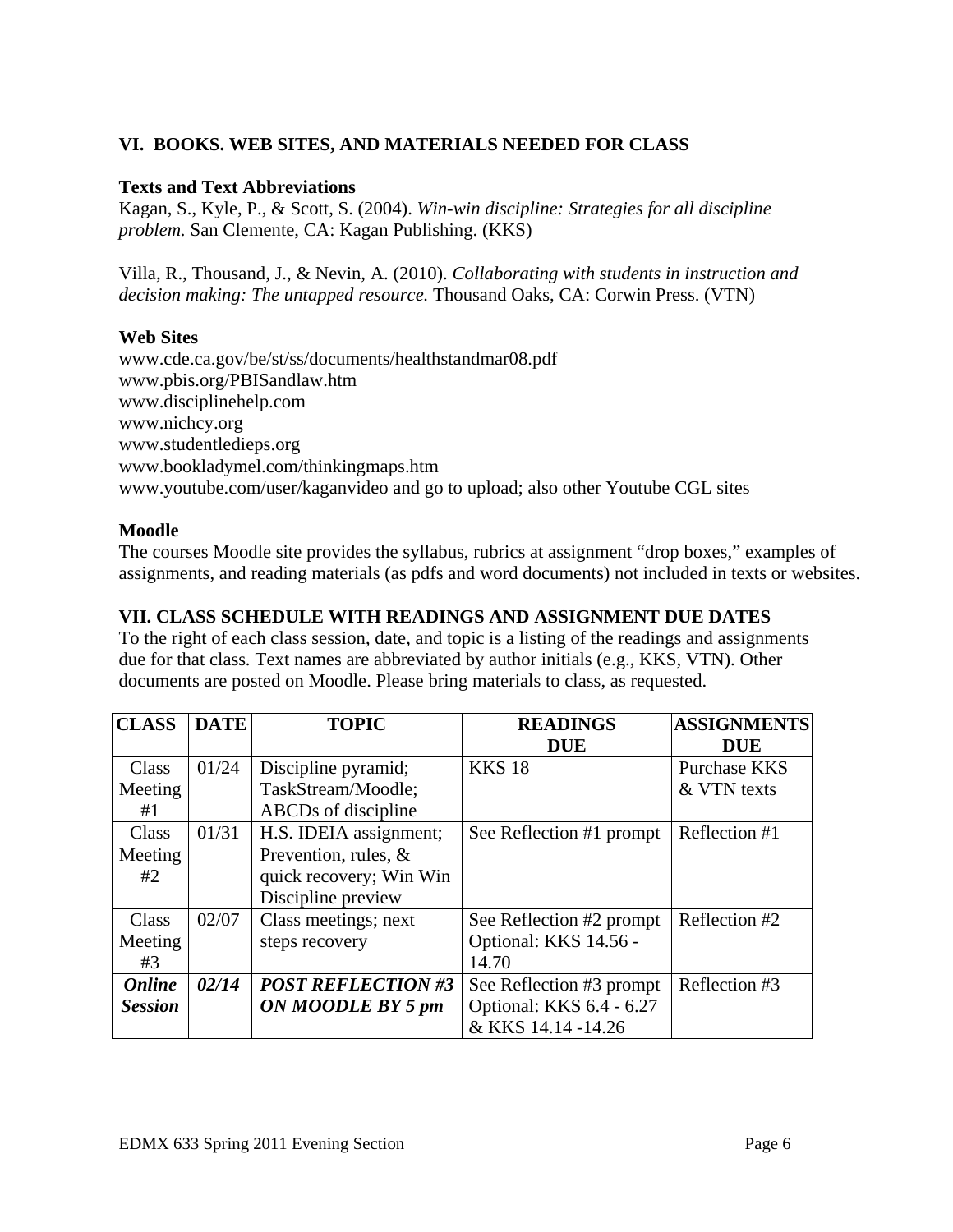| <b>CLASS</b>   | <b>DATE</b> | <b>TOPIC</b>                              | <b>READINGS</b>                            | <b>ASSIGNMENTS</b>   |
|----------------|-------------|-------------------------------------------|--------------------------------------------|----------------------|
|                |             |                                           |                                            | <b>DUE</b>           |
| Class          | 02/21       | Self-determination; Circles               | TVN CH. 7                                  |                      |
| Meeting        |             | & MAPs; MAPs                              | See MAPs materials                         |                      |
| #4             |             | assignment                                | on Moodle                                  |                      |
| <b>Online</b>  | 02/28       | <b>POST REFLECTION #4</b>                 | See reflection #4                          | Reflection #4        |
| <b>Session</b> |             | ON MOODLE BY 5 pm                         | prompt in syllabus                         |                      |
| Class          | 03/07       | Modeling of social skills                 | <b>TVN Chs. 8 &amp; 9</b>                  |                      |
| Meeting        |             | lesson; Social skills lesson              |                                            |                      |
| #5             |             | plan assignment                           |                                            |                      |
| Class          | 03/14       | Conflict resolution;                      | TVN Chs. 8 & 9                             | <b>Draft Social</b>  |
| Meeting        |             | Oral and written planning;                |                                            | <b>Skills Lesson</b> |
| #6<br>Class    | 03/21       | the planning room                         |                                            |                      |
|                |             | Goal structures;<br>PIGS Face elements of | Optional: KKS Ch. 19<br>(CGL & MI)         |                      |
| Meeting<br>#7  |             | cooperative group lessons                 |                                            |                      |
| <b>Online</b>  | 03/28       | <b>POST REFLECTON #5 &amp;</b>            | See reflection #5                          | Reflection #5;       |
| <b>Session</b> |             | <b>FINAL SOCIAL SKILLS</b>                | prompt in syllabus                         | <b>Final Social</b>  |
|                |             | LESSON BY 5 pm                            |                                            | Skills Lesson        |
| Class          | 04/4        | Reflection #6 in-class                    | See reflection #6                          | Reflection #6        |
| Meeting        |             | jigsaw                                    | prompt in syllabus                         |                      |
| #8             |             |                                           |                                            |                      |
| Class          | 04/11       | Experience and design a                   |                                            | H.S. IDEIA           |
| Meeting        |             | formal CGL lesson                         |                                            |                      |
| #9             |             |                                           |                                            |                      |
| Class          | 04/18       | Positive behavior supports;               | See reflection #7                          | Reflection #7        |
| Meeting        |             | Sensory integration;                      | prompt and Reflection                      |                      |
| #10            |             | <b>Guest: Kathy Montilluer</b>            | #7 pdf on Moodle;                          |                      |
|                |             |                                           | Bring social stories &                     |                      |
|                |             |                                           | sensory integration pdf                    |                      |
|                |             |                                           | Optional: KKS 10 - 12                      |                      |
| Class          | 04/25       | In-class design of Behavior               | Bring to class "Austin                     | Preview of           |
| Meetings       |             | <b>Support Plan</b>                       | PBS" pdf materials for                     | Austin materials     |
| #11 &          |             | Note: This is a "double"                  | in-class PBS                               | in preparation for   |
| #12            |             | class from $5:15$ p.m. to                 | simulation;                                | <b>BPS</b> in-class  |
|                |             | 8:45 p.m.; Pizza provided!                | Optional: KSS Chs. 16<br>$& 17$ (FBA, BIP) | design               |
| Class          | 05/02       | Students & adults as co-                  | Optional: VTN $3 & 4$                      | Discipline           |
| Meeting        |             | teachers; peer tutoring;                  | (Students as peer tutors                   | Pyramid;             |
| #13            |             | Discipline Pyramid sharing                | and co-teachers)                           | TaskStream           |
|                |             | & self-assessment                         |                                            | Standards 15 &       |
|                |             |                                           |                                            | 24 (In-class PBS)    |
| Class          | 05/09       | Student-Led IEPs;                         | VTN Ch. 7; Student-                        | MAP <sub>s</sub> ;   |
| Meeting        |             | MAPS sharing; Course                      | led IEP materials on                       | TaskStream           |
| #14            |             | evaluation & celebration                  | Moodle                                     | Standard 22          |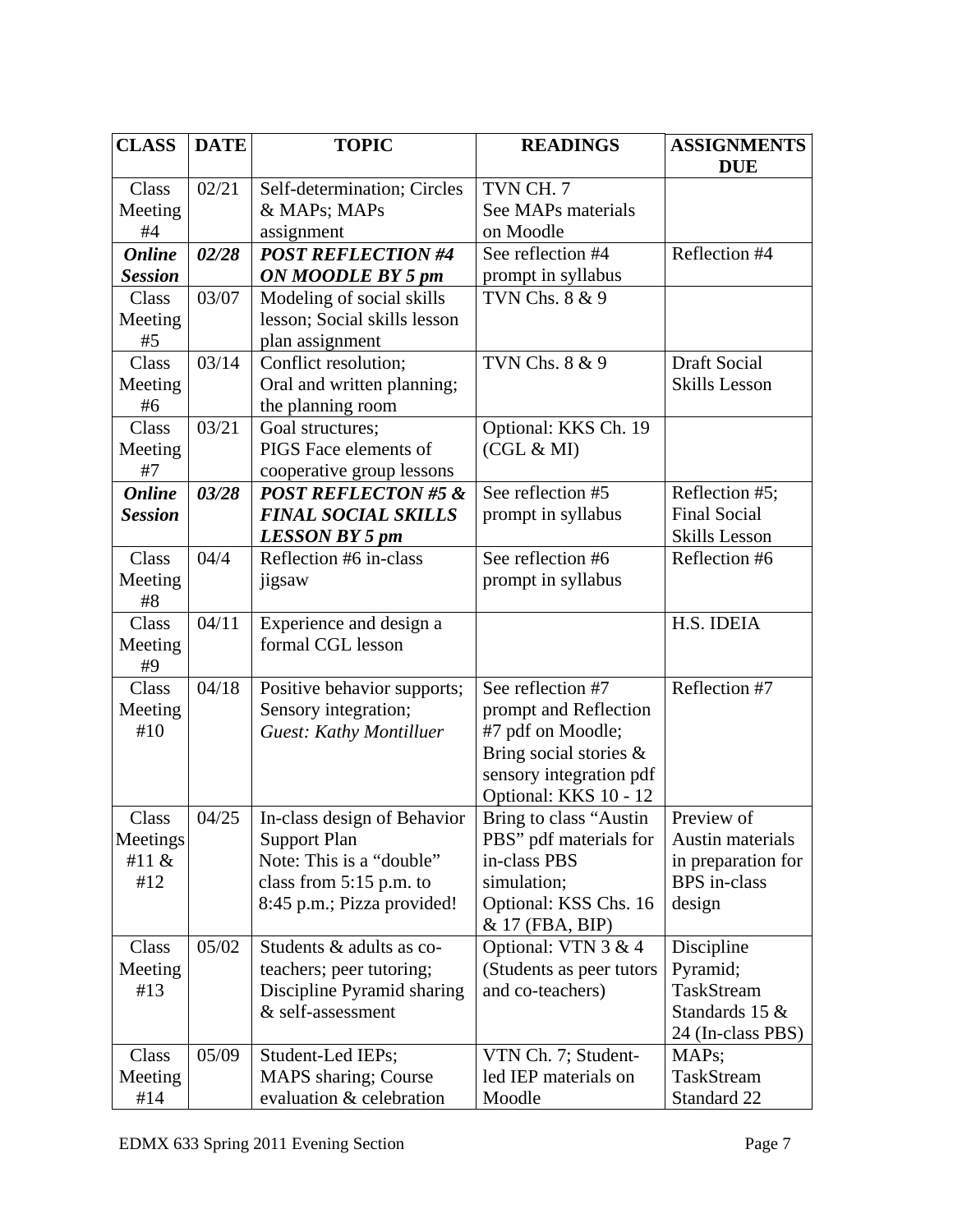#### **VIII. ASSIGNMENTS**

| Weekly Class Attendance and Participation   | $(70 \text{ points})$ |
|---------------------------------------------|-----------------------|
| <b>Reading Reflections</b>                  | $(30 \text{ points})$ |
| Social Skills Lesson Plan                   | $(15 \text{ points})$ |
| High School IDEIA Observation and Interview | $(15 \text{ points})$ |
| Discipline Pyramid                          | $(14$ points)         |
| TaskStream – Standard 15                    | $(05$ points)         |
| <b>Positive Behavior Support Plan</b>       | $(16 \text{ points})$ |
| TaskStream – Standard 24                    | $(05$ points)         |
| <b>MAPS</b>                                 | $(25$ points)         |
| TaskStream – Standard 22                    | $(05$ points)         |
| <b>Total Maximum Points:</b>                | 200 points            |

**Face-to-Face Class Participation (5 points/class X 14 classes = 70 points maximum)** 

The purpose of this requirement is to ensure active participation during class sessions and opportunities to demonstrate collaborative teaming and cooperative group small group interpersonal skills. Because group activities and other active learning procedures are used to introduce and reinforce substantial amounts of material addressed in this course, regular attendance and participation is critical. If a candidate needs to miss part or all of a class, the instructor must be informed in advance. Candidates are responsible for requesting a makeup assignment for any absence. A candidate may not pass this class if 20% or more of session time is missed (except in rare cases of extreme hardship when expected competences have been demonstrated.)

### **Reflections/Lesson Applications (30 points maximum)**

The purpose of the reading reflections and applications is to provide candidates with regular opportunities to demonstrate their understanding of and ability to apply critical aspects of professional practice and standards. For full credit, each reflection must be word processed and submitted on or before the date due. Be prepared to discuss reflections in class in order to receive full credit.

### **Criteria for Written Products:**

- The content of each assigned reading is clearly referred to in the document.
- Higher order thinking skills that go beyond reiteration of content (e.g., application, analysis, synthesis, evaluation of content) are clearly demonstrated.
- Spelling, grammar, and mechanical aspects of writing are accurate.
- Thoughts are well organized; section headings are provided as needed.
- The document is word-processed.
- The document is submitted on or before the date due.

#### **Reflection Prompt Questions and Due Dates:**

See prompt questions for reflections on subsequent pages. See class schedule for due dates.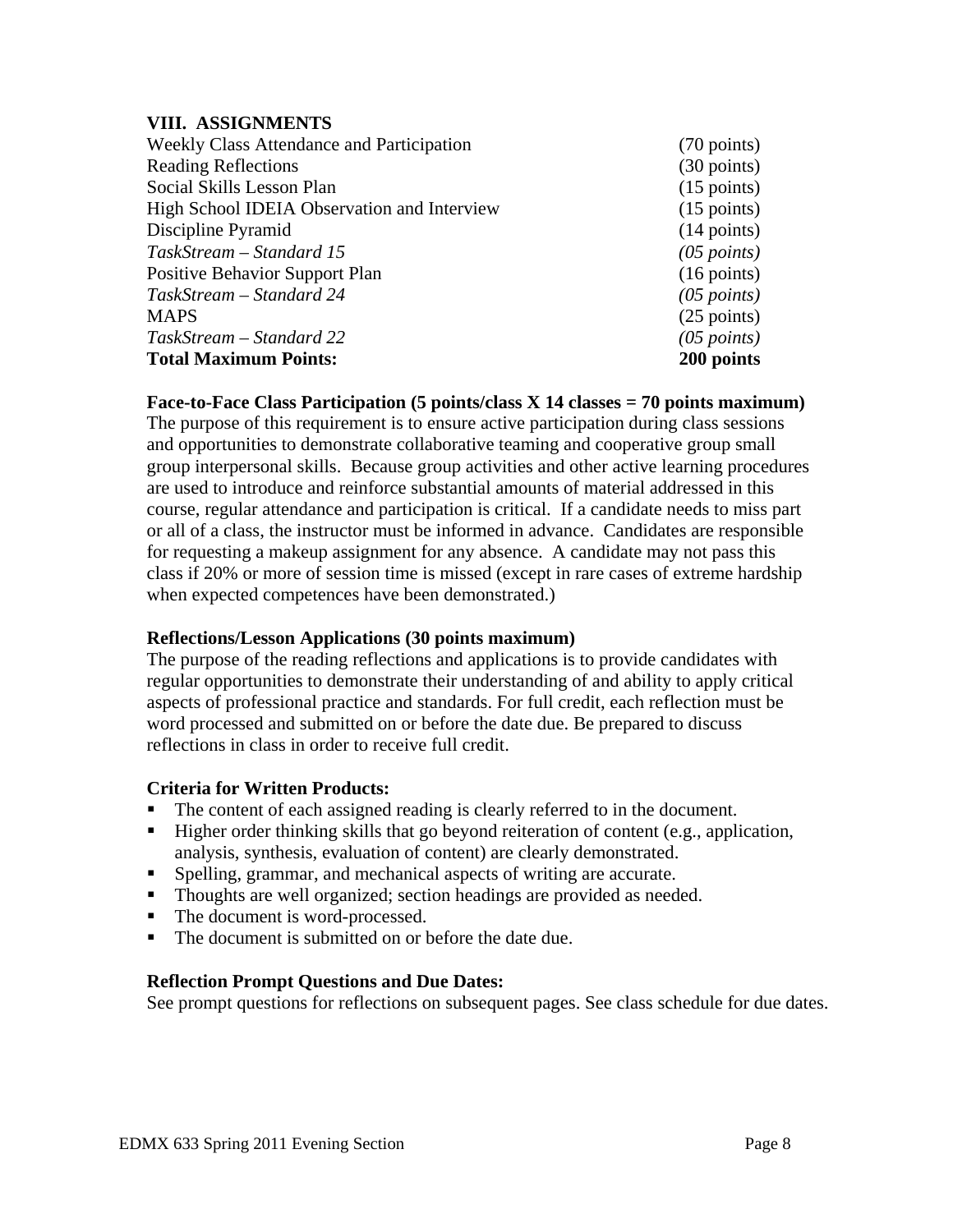#### **Reading Reflections & Lesson Applications (30 points maximum)**

| Reflection #1 | 4 points maximum |
|---------------|------------------|
| Reflection #2 | 4 points maximum |
| Reflection #3 | 4 points maximum |
| Reflection #4 | 4 points maximum |
| Reflection #5 | 2 points maximum |
| Reflection #6 | 5 points maximum |
| Reflection #7 | 7 points maximum |

### **Extra Credit Option (3 extra credit points)**

You may request the opportunity to earn an optional 3 extra credit points by a) implementing your social skills lesson plan and preparing a reflection on your implementation or b) reading an unassigned chapter in the KKS or VTN text and preparing a reflection on what you learned and how you will use the content. Other extra credit options may be negotiated with the instructor.

#### **Reading Reflection #1 (4 points)**

Read Chapters 1 and 9 of the Villa, Thousand, and Nevin (VTN) *Collaborating with students in instruction and decision making: The untapped resource* text. Which two of the rationale for collaborating with students in Chapter 1 are the most compelling for you? Why? Which of the strategies and tools presented in Chapter 9 are new to you? Which must you absolutely include in your OWN discipline pyramid? (see the 14-point discipline pyramid assignment in this syllabus). Be as comprehensive and inclusive as you can for this last question. (2 or more pages)

#### **Reading Reflection #2 (4 points)**

Read pages iii – xxi and Chapters 1, 2, 3,  $\&$  7 of the KKS text. Create a graphic organizer to help you remember the 4 types of disruptions, the 7 positions, the 3 pillars, and key 'win-win' principles. (If you wish to use prepared graphic organizers, you can search the web for templates by goggling "graphic organizer." Find "thinking maps" graphic organizers at the www.bookladymel.com/thinkingmaps.htm website.)

Also write a 1-paragraph summary of how the information in these chapters and pages interface with the four dimensions Circle of Courage. To learn more about the Circle of Courage, see Chapter 1 of VTN, the Moodle home page, and google "Circle of Courage" and "Reclaiming Youth at Risk."

#### **Reading Reflection #3 (4 points)**

This reflection has two parts.

Part 1. Chapter 8 of the Kagan, Kyle, & Scott (KKS) focuses upon preventative procedures on the bottom of the discipline pyramid (see Figure 9.1 of Chapter 9 of VTN). Select *two* preventative procedures for *each of the 7 positions* (for a total of 14 procedures) that absolutely must be on the bottom level of your OWN discipline pyramid. Compose a brief rationale as to why you selected the procedures for each position. (2 points)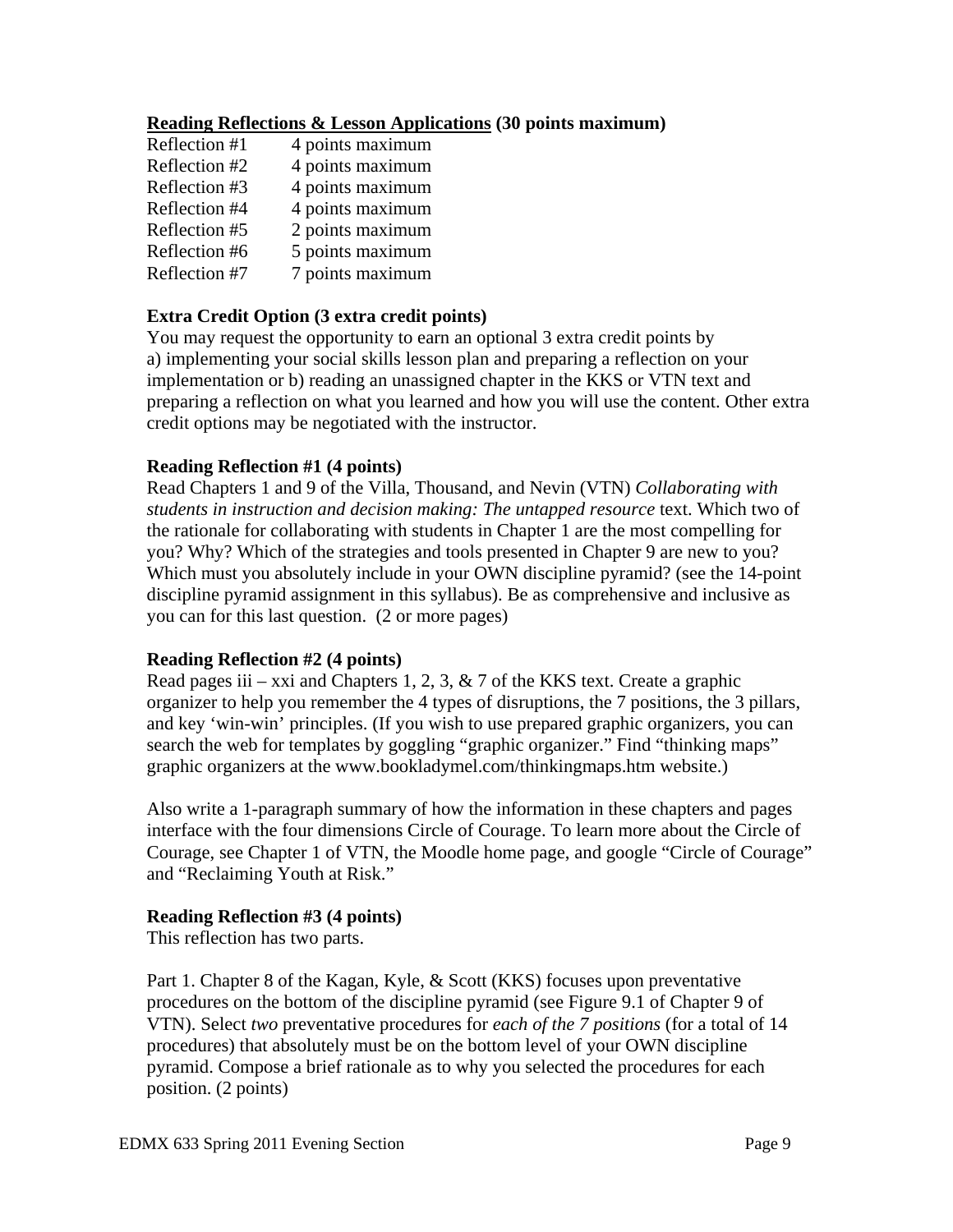Part 2. Chapter 13 of the KKS text is a gold mine of structures and strategies for responding to the 7 positions. This reflection is designed to assist you to add to the levels (see Figure 9.1 of Chapter 9 of VTN) of your OWN discipline pyramid. Select *two*  strategies/structures for *each of the 7 positions* (for a total of 14) that absolutely must be on your discipline pyramid. Namely, 1) name each of the 14 strategies/structures you select; 2) indicate where on the five levels of the discipline pyramid each of the 14 strategies/structures belongs; and 3) compose a brief rationale as to why you chose the strategy/structure (i.e., how it will help students and/or you, as a teacher). (2 points)

### **Reading Reflection #4 (4 points)**

First read the parable on page 20.26 of the KKS text. Then carefully read Chapter 20 of the KKS text and Chapter 8 of the VTN text. Be creative and use your Multiple Intelligences to represent:

- a) what you learned about the development of social life skills including conflict mediation skills, and
- b) specific strategies you will use or life skills you will teach to develop your students' responsibility/response-ability.

Be sure that the content of **both** chapters is clearly represented in your representation.

#### **Reading Reflection #5 (2 points)**

Read the beginning section of Chapter 2 of VTN up to The Four Phases of Planning and Implementing Formal Cooperative Group Lessons inclusive of Table 2.1 A Dozen Quick Cooperative Learning Structures. Rank order the 12 quick cooperative learning structures from most appealing to least. Provide an example of how you would use each of the structures in your instruction. For structures that are the least appealing, indicate how you would modify their use so they would work for you and your students.

### **Jigsaw Reflection #6: (5 points)**

From VTN Chapter 2, read the two paragraphs of "The Four Phases of Planning and Implementing Formal Cooperative Group Lessons," the first paragraph of "Teacher Decisions at Each Phase of Planning and Implementation," and the one-page template for planning a formal cooperative lesson in Figure 2.1. Your instructor will assign to you a subset of the 14 teacher decisions (i.e., one of six sections  $-#1$  and  $#2, #3 - #5, #6, #7 -$ #10, #11 & #12, #13 & #14) to teach to a small group of classmates who did not study your subset of decisions. In preparing to teach, create a 1-page handout that creatively represents what you consider to be the most important things to know and remember. Some decisions include illustrative stories, so be prepared to tell the stories. Make 7 copies of the handout, one each for your small group teammates and one for your instructor. You will have seven to eight minutes to teach your subset of decisions to your teammates. Remember to use all that you know about effective instruction (e.g., checking for understanding, visual representations, effective questioning) in your teaching so it is a lively demonstration of your teaching skills. Bring to class a blank copy of Figure 2.1 (also found as a word document on the course website, named "Onepage Cooperative Group Learning Lesson Plan") for taking notes about the sections you do not teaching.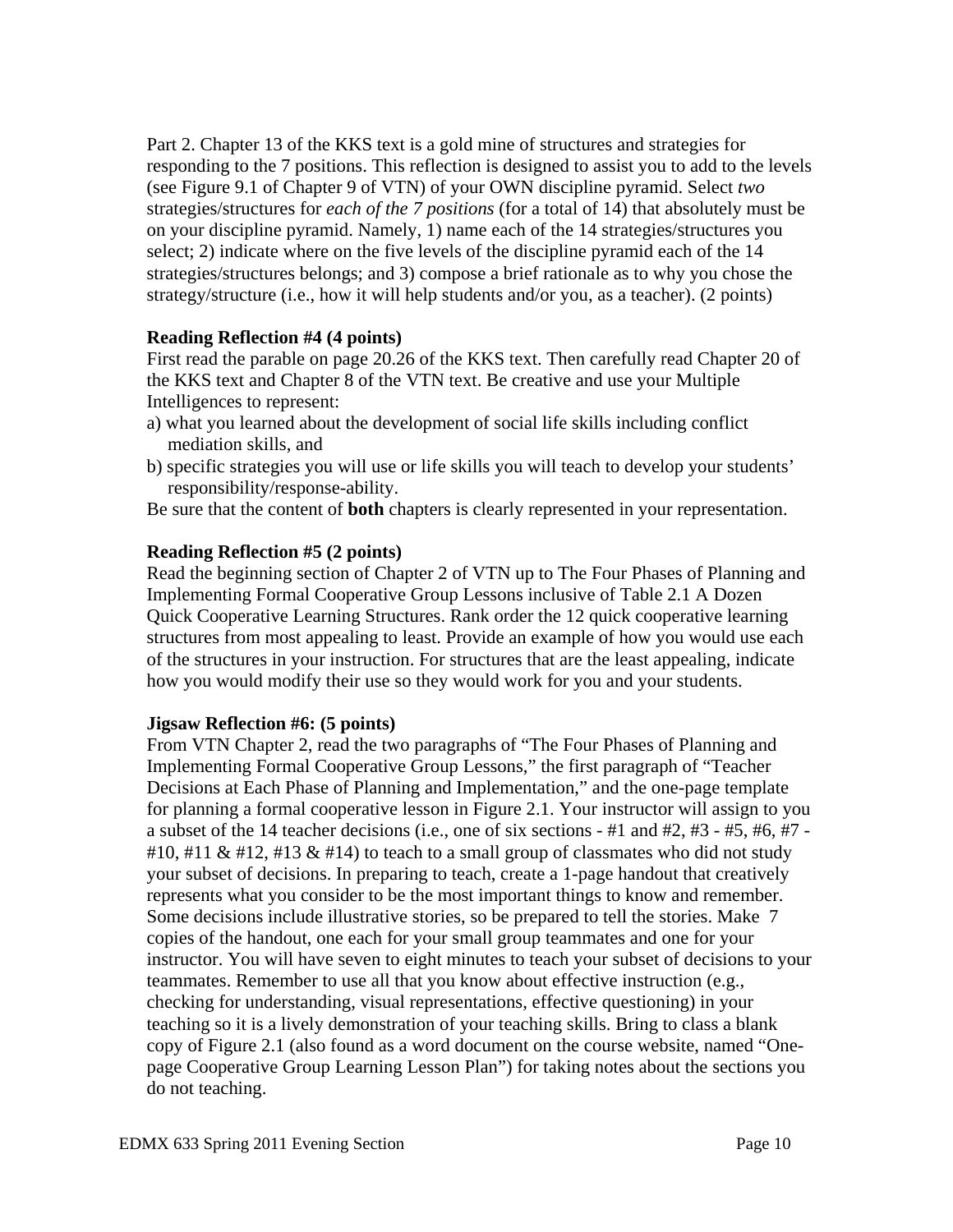### **Reading Reflection #7: (7 points)**

Before responding to the following questions, read all of the PBS pdf materials posted on the course web including the *Screening for Understanding* article. The first two questions require you to integrate information from the *Introduction to Behavior Supports and Behavior Support Plans* article and the *Responses to Intervention and Positive Behavior Support: Brothers from Different Mothers or Sisters with Different Misters?* article. Based upon *all* of these readings, answer the following questions.

- 1. In your own words, what is a *manifestation determination*? When must it occur?
- 2. What *two* questions must an IEP team answer to determine if a behavior in question was or was not a manifestation of the student's disability? What information must be gathered and analyzed (see NCCSE "Manifestation Determination" worksheet) in order to answer these two questions?
- 3. Given the discipline pyramid introduced in Chapter 9 of the VTN text and the description of the relationship between RtI and PBS offered in the "Brother from Different Mothers…." article, create a visual/graphic organizer that related the five levels of the pyramid with the three tiers of RtI for PBS.
- 4. The *Screening for Understanding* article elaborates upon the process for data gathering at Tier 2 and 3 of the PBS RtI pyramid in order to conduct an FBA, What are the various pieces of information you need to gather to accurately formulate a hypothesis as to the function of a behavior? How can that information be gathered?
- 5. What is the difference between a "slow trigger" and a "fast" trigger?" Provide two examples of a "slow trigger" and two examples of a "fast" trigger."
- 6. In developing a positive behavior support plan, what information does the *specifi*c *hypothesis* provide a behavior support team in planning an effective PBS plan? What information does the *global hypothesis* provide?
- 7. Given the specific and global hypothesis statements about Matt found in Figure 2 of the *Screening for Understanding* article, how well do the interventions in Table 3 "fit" Matt's situation? Justify your evaluation. What would you add or change? Provide a rationale for your suggestions.

### **Discipline Pyramid (14 points)**

## **POST REPRESENTATON ON TASKSTREAM FOR STANDARD 15**

This is your discipline with dignity "final exam.'' Given the discipline "pyramid" in Chapter 9 of the "Doing More with Less" text, identify all of the interventions, strategies, and instructional and curricular approaches that you know and have learned about thus far for each of the five levels of the pyramid – from prevention to individualized support plans. Be sure to use your reflections, lecture notes, readings, and your own experience when construction this reflection. Feel free to be as creative as you wish in your presentation. (For example, one student created a 3-ring notebook with dividers that included details on each intervention and room for new strategies to easily be added in the future; anther student constructed a 3-D pyramid with strategies "housed" at each level.) Finally, be sure to fully cite all sources of materials, using APA citation conventions. Any use of materials without full referencing will be considered plagiarism and will result in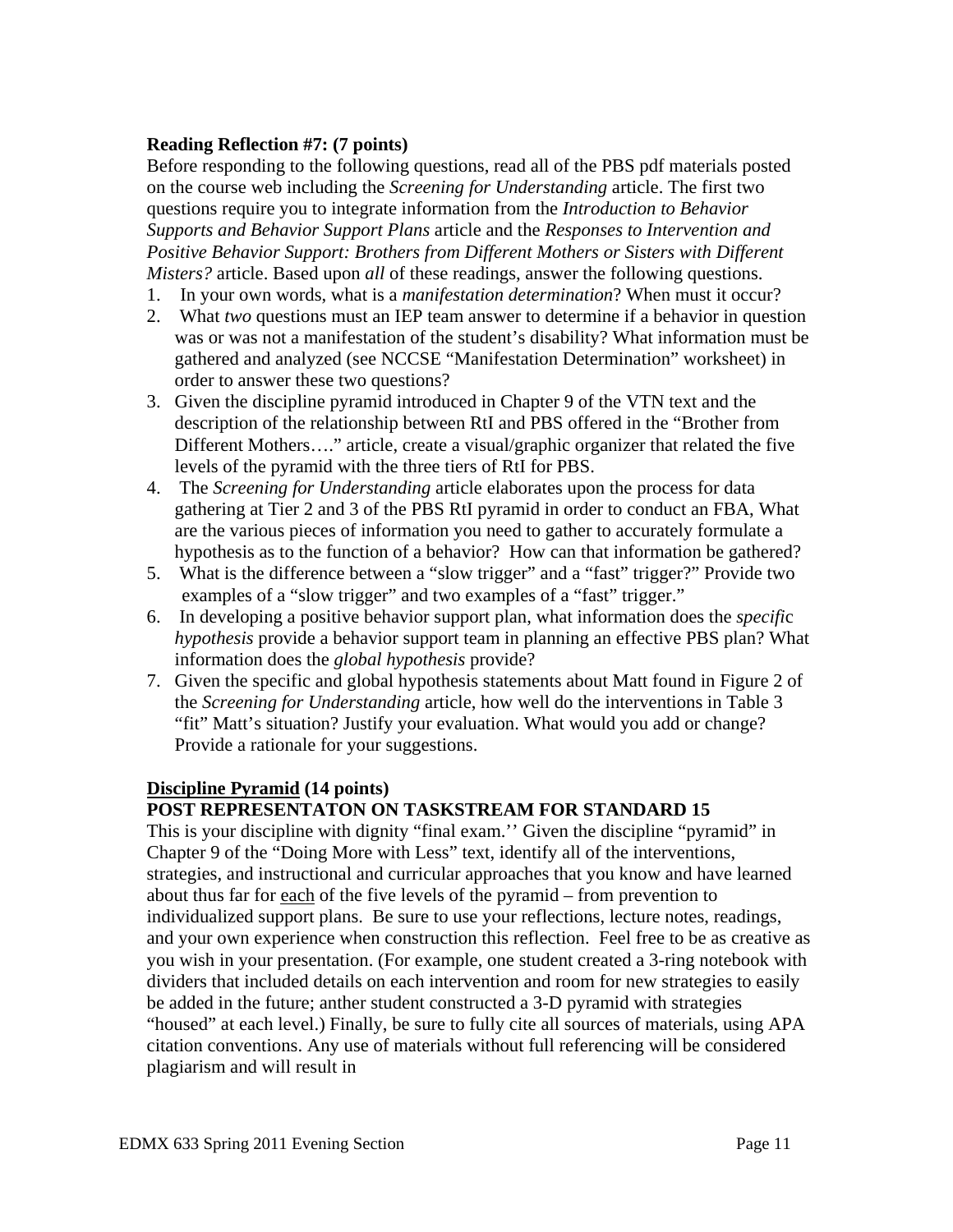#### **Positive Behavior Support Plan (16 points) POST "REFLECTION" ON TASKSTREAM FOR STANDARD 24**

Using forms provided with the "Austin" pdf from the course website, as a team create a Positive Behavior Support Plan for a student presented in an in-class scenario. **(Note: This is an in-class assignment. You will post your reflective response about the experience as an artifact for Standard 24 on TaskStream BEFORE the final class meeting.)** 

#### **MAPs Implementation (25 points)**

### **POST THE FOLLOWING WRITE-UP AND "EVIDENCE" OF THE MEETING (e.g., jpeg photos of the MAPs charts and participants) ON TASKSTREAM FOR STANDARD 22 BEFORE THE LAST CLASS MEETING.**

The purpose of this assignment is to provide you with an opportunity to apply and refine the assessment skills discussed in this course emphasizing the importance of obtaining information from the student, family members, and friends.

Each participant develops a "MAPs" report for one focus individual. Although the ideal focus individual would be a student identified as eligible for special education, because you may not be the service coordinator for such a student, you may need to be creative and identify a person for whom the MAPs process would make a positive contribution to the person's life. If it is not possible to perform this assignment with a student you serve, solicit the participation of a friend, family member, or a youth not eligible for special education to be the focus person. Be sure to also invite as many significant others (i.e., family members, friends) as possible as well as appropriate professionals to participate in the MAPs process. The more the merrier. Your write up should be comprehensive and must include the following components.

- 1. What was the rationale for choosing this student/person? Describe the person in terms of gender, age, strengths, and any other *relevant* characteristics such as educational needs or living situation. Describe the context of the MAPs process. Who was present? Where did it occur? (Note: Whenever possible, conduct the interview in the individual's home) (4 points)
- 2. For each of the steps of the process, organize and report in writing the responses to MAPs questions and any other questions you asked. Document the decision-making process used to identify and prioritize needs and goals. Also identify potential next steps. (7 points)
- 3. For the "Plan of Action," recommend specific areas or skills to work on based upon the outcomes of the MAPS process. (9 points)

a) Translate the outcomes of the MAPS session into 3 goals.

b) At least one goal must relate to relationships, friendships, and/or social skills. At least one goal must relate to life beyond the current school context (e.g., recreational, living, or vocational life in the community, post-secondary life, transition to the next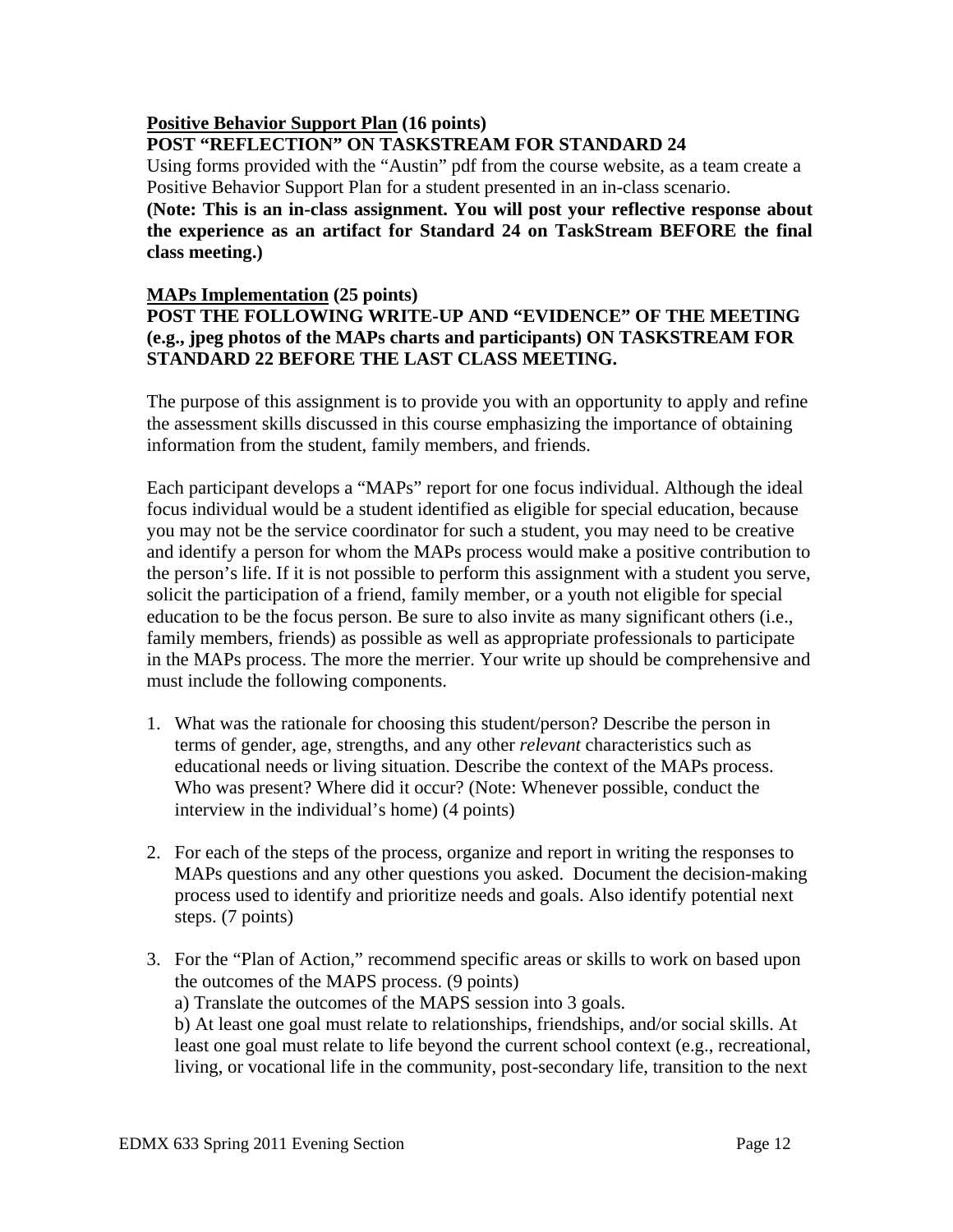school). The remaining goal must directly relate to an important theme that emerges from the MAPS meeting.

c) Each goal must have a positively stated baseline or present level of performance (**PLOP**) statement, as on an IEP form.

d) Each goal must have at least *two* accompanying interim *objectives* or *benchmarks* that lead to the achievement of the goal.

4. Write a reflection on the experience that includes these four elements (4 points): a) your own reaction to the process,

b) the reaction of the participants,

c) ways in which you would "better" prepare for or conduct a MAPS session in the future, and

d) any other feelings and thoughts about how to promote family-centered and student-led assessment and planning approaches in IEP development and futures planning.

## **Criteria for Evaluation (See rubric and also consider the following):**

- **Completeness and organization of information requested. Includes a title page, a** section for each of the steps of the MAPS as well as the report described in items 1 - 4 above.
- Sensitivity and respect for student and family.
- Evidence of input and feedback from MAPS participants (e.g., photo of the MAPS posters and a written summary of the contents of each poster, direct quotes of participant reactions).
- Word-processed and appropriate use of standard English, grammar, spelling, mechanics, and so forth (1 point)

## **Social Skills Lesson Plan (15 points)**

 skills lesson. The purpose of this assignment is to ensure that participants can design a social skills lesson that can be used as a component of a cooperative group lesson or as a "stand alone" lesson that prepares students to use a social skill in a cooperative learning context. A direct instruction lesson format provided by the instructor will be used to organize this lesson. The *draft* of this lesson will be returned for revisions. The *final draft* must include requested revisions. Three extra credit reflection points may be earned for delivering and submitting a written reflection about the delivery of the social

## **High School Special Education: Implications of IDEIA and More (15 points)**

Many credential candidates do not have a special education high school field placement. Nevertheless, candidates are expected to understand the unique aspects and challenges of supporting high school-aged youth with special education needs. Develop these understandings through this self-directed field experience.

A minimum requirement is that you spend the equivalent of a full school day in one or more high schools, shadowing one or more special education staff members,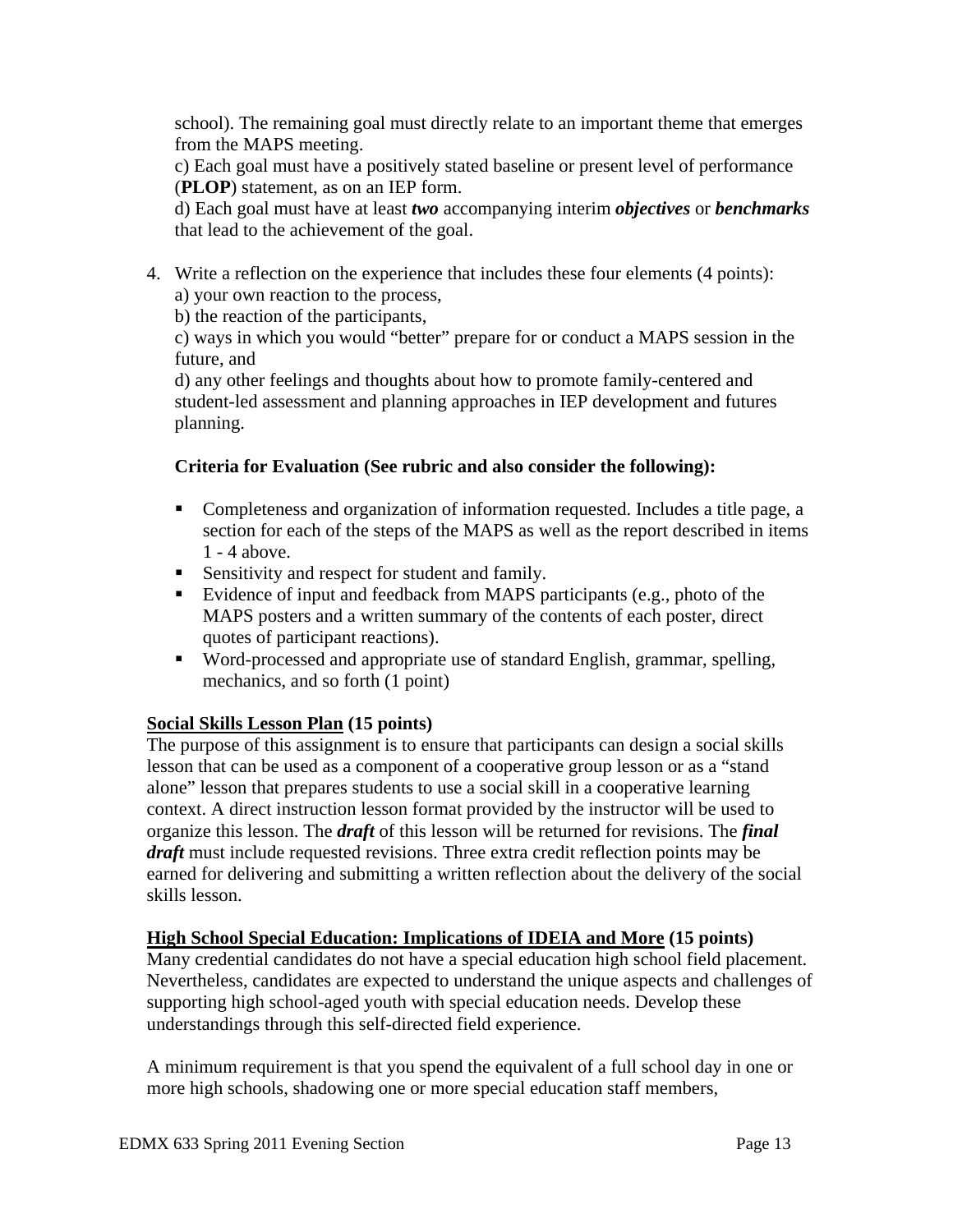interviewing students and staff, attending after-school events, and observing classes which students attend. You will not be observing a particular student, so will not need specific permission for observations. Remember, however, in all of your note taking and in any written product describing your high school experiences, you are to maintain confidentiality and not refer to a student by name.

The protocol for arranging for a visit is to call the schools coordinator of special education and introduce yourself and the purposes of the visitation. When you arrive at the school, be sure to have with you your time sheet and letter of introduction included with this assignment. An entire daylong visitation is preferred. If this is not an option, you may visit the same site on two or more days. Visits to multiple sites also have distinct advantages, as you can see and compare how different campuses approach the same issues.

If you wish to visit a high school with a partner, please do so, as long as it meets the approval of the special education personnel who are hosting your visit. Crowds tend to draw attention away from instruction, so group size is limited to two people. You are a guest, so at all times behave in your most professional and courteous manner. Reserve any verbal critiques for this assignment's reflections.

What will you look for and what will you ask? The following nine questions directly relate to changes that IDEIA 2004 created in the roles of educators, students, and teachers. You are to ask questions, observe, and otherwise "fact find" (i.e., use web resources) in order to obtain responses to these questions that are *comprehensive and complete*. Keep your eyes open, as well. What you see may or may not "match" what you are told.

Your write up of the high school experiences has *three* components. The *first* component is comprised of the nine responses, with each response being approximately  $\frac{1}{2}$  to 1 page in length.

The *second* component is your 1- to 2-page analysis of the high school in terms of:

- STRENGTHS
- CONCERNS
- QUESTIONS YOU STILL HAVE
- RECOMMENDATIONS FOR IMPROVEMENT

The *third* component is the time sheet with signatures from the hosts for each day and time period of the visitation(s). You cannot get credit for this assignment without this!

This is your professional development experience, so enjoy it and set it up in a way that meets your needs!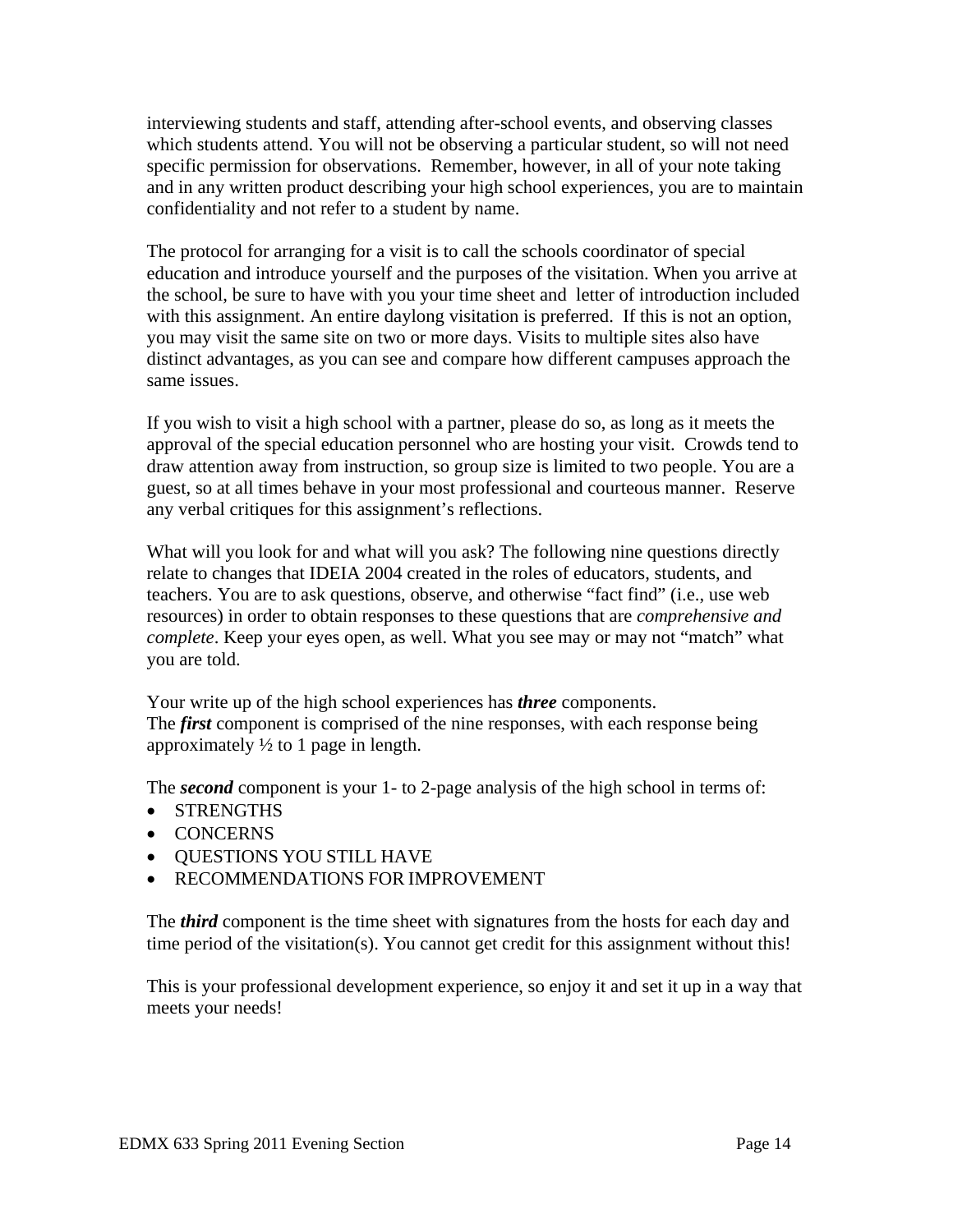

 College of Education San Marcos, CA 92096-0001 760-750-4300 www.csusm.edu/coe

#### HIGH SCHOOL EXPERIENCE FIELDWORK TIME SHEET

Since you will receive a credential as a K-12 special education professional, a critical part of your special education clinical experience involves spending a significant amount of time with learners across the grades K-12. In this experience, you are to eight (8) hours of observation and participation in one or more high school settings. A letter of introduction follows. Take this with you to the school or schools you visit. Phone the coordinator of special education services for the building (which may be the principal, assistant principal, a special education department chair, or a school-based coordinator) to make specific arrangements for the visitations. This may be the principal, assistant principal, a special education department chair, or a school-based coordinator. It is a "best practice" to meet your host teacher(s) face-to-face in advance to arrange a schedule. This, of course, may not be possible, due to time constrains. Be sure to have the host teacher(s) sign this time sheet for each time block that you are involved in school activities.

Turn in this time sheet along with your written responses for this assignment to your EDMX 633 instructor. You cannot get credit for this assignment without this timesheet being signed by host teachers, so be sure to bring it with you whenever you visit your high school site(s).

|                                                   |      | Name $\frac{1}{\sqrt{1-\frac{1}{2}}\left\vert \frac{1}{2}\right\vert +1}$ |            | Semester                                                                                                               |                          |  |
|---------------------------------------------------|------|---------------------------------------------------------------------------|------------|------------------------------------------------------------------------------------------------------------------------|--------------------------|--|
|                                                   |      |                                                                           |            |                                                                                                                        |                          |  |
|                                                   |      |                                                                           |            | Site Sp. Ed. Coordinator                                                                                               |                          |  |
| Host Teacher                                      |      |                                                                           |            | Host Teacher                                                                                                           |                          |  |
|                                                   | Time | Date Arrival Departure<br>Time at Site                                    | Total Time | <b>Activities Observed</b>                                                                                             | Teacher/Host<br>Initials |  |
|                                                   |      |                                                                           |            |                                                                                                                        |                          |  |
| $\frac{1}{2}$ and $\frac{1}{2}$ and $\frac{1}{2}$ |      |                                                                           |            | <u> 1989 - Johann John Stone, markin fan it ferskearre fan it ferskearre fan it ferskearre fan it ferskearre fan i</u> |                          |  |
|                                                   |      |                                                                           |            | <u> 1989 - Johann Harry Harry Harry Harry Harry Harry Harry Harry Harry Harry Harry Harry Harry Harry Harry Harry</u>  |                          |  |
|                                                   |      |                                                                           |            |                                                                                                                        |                          |  |
|                                                   |      |                                                                           |            | <u> 1989 - Johann John Stein, markin fan it ferstjer fan it ferstjer fan it ferstjer fan it ferstjer fan it fers</u>   |                          |  |
|                                                   |      |                                                                           |            |                                                                                                                        |                          |  |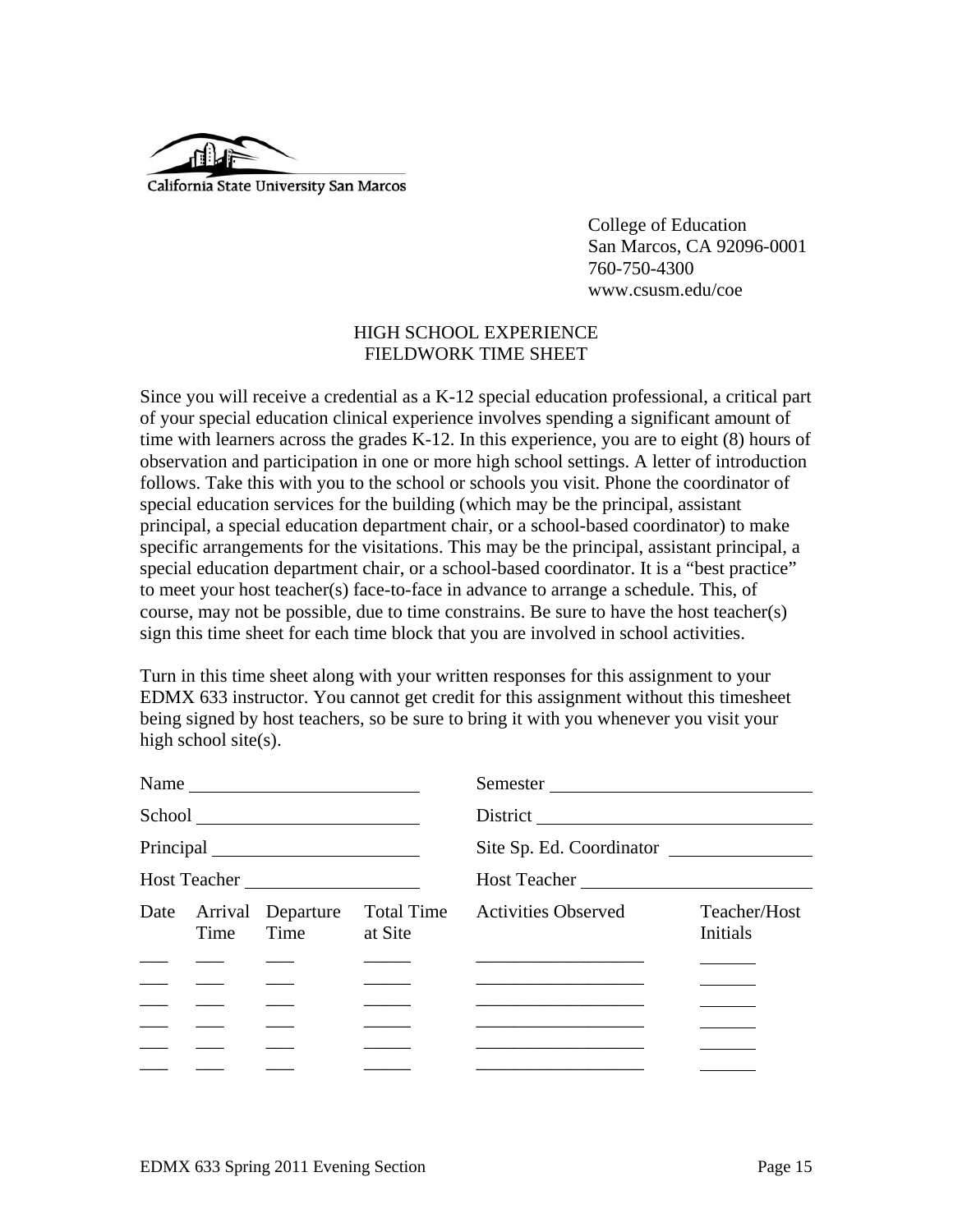

 College of Education San Marcos, CA 92096-0001 760-750-4300 www.csusm.edu/coe

Dear Principal and Special Education Staff,

An important special education field experience for all Cal State San Marcos Mild/Moderate and Moderate/Severe Education Specialist credential candidates is to spend time in a variety of special education settings. Since special education service delivery at the high school level can be significantly different from service delivery in elementary settings, it is critical that credential candidates have a chance to a) talk with and shadow high school special educators, b) observe in general education classrooms in which students with disabilities are supported, c) observe and interact with students with a wide range of disabilities, and d) learn about the policies and procedures including transition planning.

It would be greatly appreciated if one or more of our credential candidates could spend eight hours under the guidance and management of one or more of your special education faculty engaged in the activities described above. Candidates could spend an entire day on campus (during, before, and/or after school hours); or observations could be spread across two or more days. This is up to the discretion of the credential candidates' hosts.

The credential program faculty and staff hope that this is an experience that your faculty and staff find interesting and valuable. As program coordinator, I extend the university's thanks for your continued support of the professional development of educators in the San Diego area and the CSU San Marcos credential programs, in particular. If you have any questions or concern, please e-mail me at jthousan@csusm.edu.

Respectfully,

#### *Jacqueline Thousand*

Dr. Jacqueline Thousand, Coordinator Special Education Credential and Graduate Programs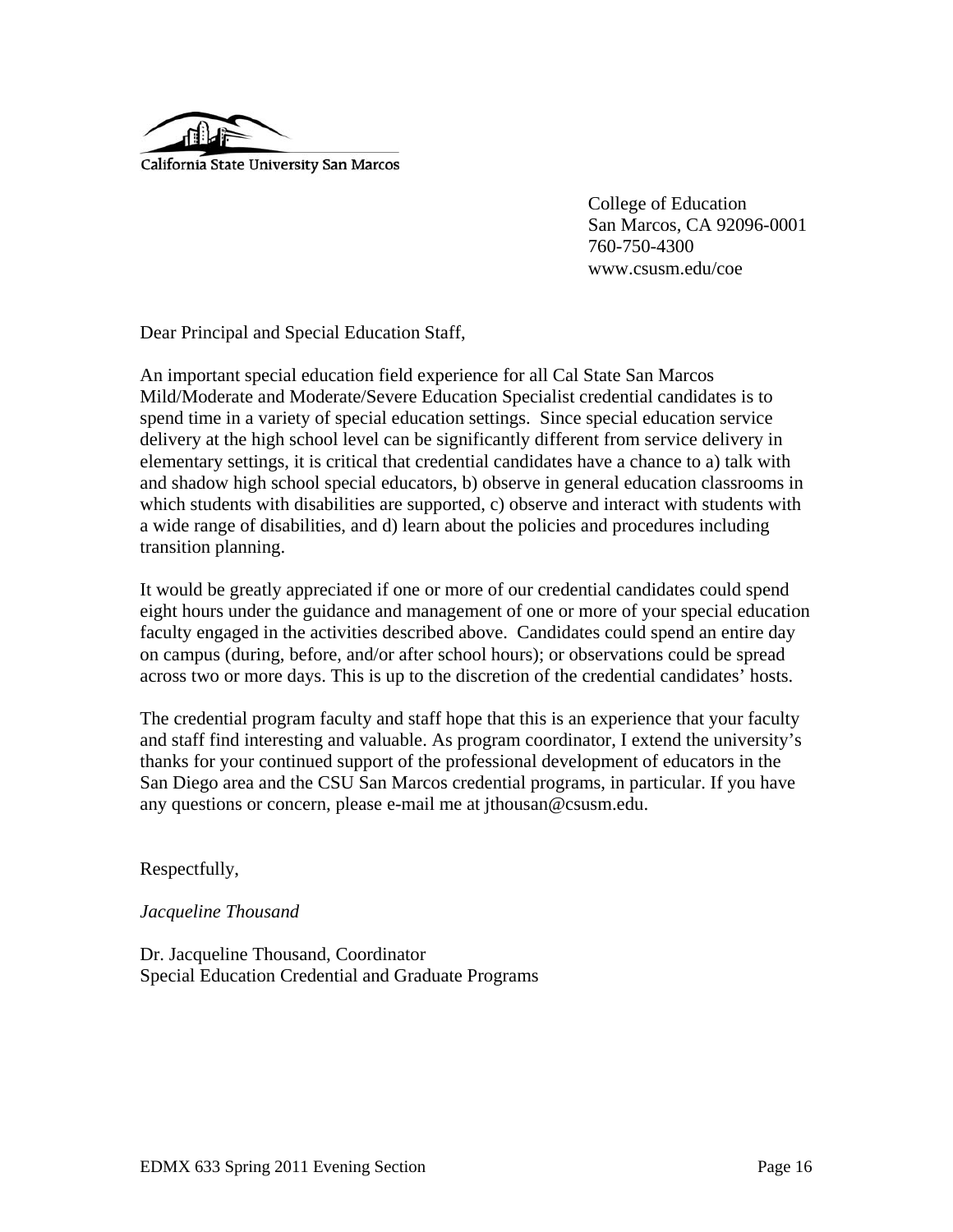### **IDEIA High School Questions**

greatest challenges in working as a high school special educator? 1) What are characteristics of an "exemplary" high school special educator? What are the most fulfilling aspects of working as a high school special educator? What are the

For the following questions, also ask "How would you improve this practice?

- 2) In what ways do special educators encourage and support active *student participation* on the IEP team? To what extent are the questions from the MAPs process used to gather data for the IEP? To what extent do students direct and lead their own IEP meetings? How are students taught and coached to participate in and direct their own IEP meetings?
- IEP team and in the IEP process? 3) In what ways do special educations encourage and support *parent* participation on the
- 4) a) What arrangements are made so *classroom teachers* actively **participate** as members of the *IEP* team? b) In what ways do you ensure regular *communication* with **classroom teachers** to coordinate curriculum and instruction?
- 5) In what ways are students involved in the development and implementation of their own *ITP* by age 16? What are examples of *transitio*n activities and goals?
- 6) In what ways are students informed of and educated about their *age of majority rights*  by age 17? Describe the process in as much detail as possible.
- 7) At www.cde.ca.gov/ta/tg/hs/accmod.asp, please locate, download, print, and carefully read both *Matrix 1: Matrix of Test Variations, Accommodations, and Modifications for Administration of California Statewide Assessments* (October 2009) and *Q&A About Test Variations* to learn of a) the approved accommodations and modifications that can be provided for students with disabilities on the CAHSEE and b) how a student can receive a diploma with approved variations. With this in hand, ask your hosts: a) "What accommodations or modifications are commonly used at this high school?" and b) "How do you go about determining if an accommodation or modification is included in a student's IEP?"
- 8) Go to www.cde.ca.gov/ta/tg/hs/cahseefaqexemp.asp and see that *EC* Section 60852.3 provides an exemption from meeting the CAHSEE requirement as a condition of receiving a diploma of graduation for eligible students with disabilities who have an individualized education program (IEP) or a Section 504 plan. The IEP or 504 plans must state that the student is scheduled to receive a high school diploma and has satisfied or will satisfy all state and local requirements for high school graduation, on or after July 1, 2009. With this in hand, ask your hosts: a) "How is this provision being implemented for this year's students and past graduates?" and b)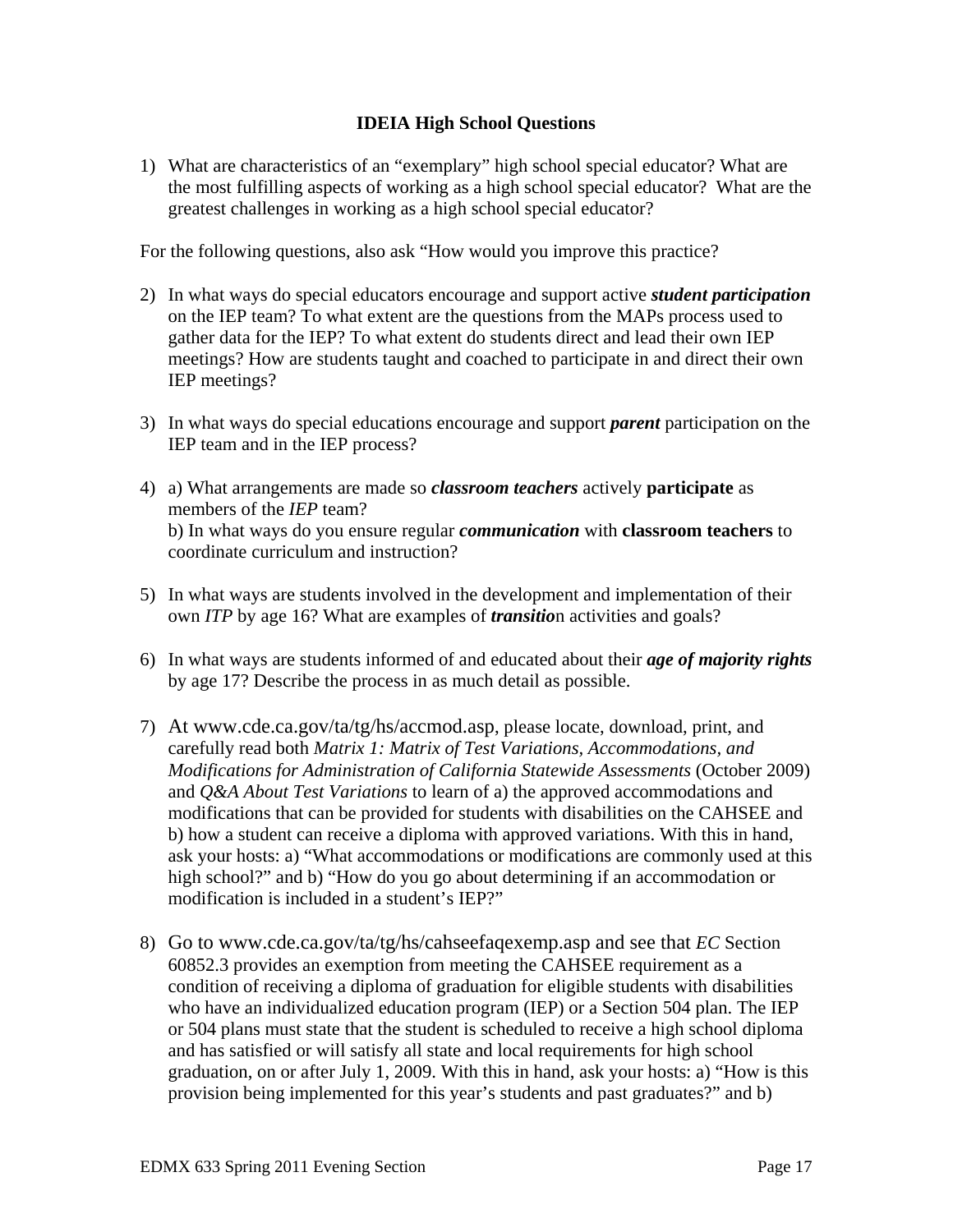"What are any challenges or successes you are experiencing for students because of this CAHSEE exemption for diploma attainment?"

9) How do you determine when the alternate assessment – the California Alternate Performance Assessment (CAPA) - will be used with students with severe disabilities who are not included in CST testing? Before going to your high school site, visit the CAPA website: http://www.cde.ca.gov/ta/tg/sr/capa.asp and read the various documents at the site that describe who is eligible for the CAPA and so forth. When you visit your high school site, find someone who works with students with severe disabilities who can answer the following questions: a) Who is eligible for the CAPA alternate assessment? What are the assessment's strengths? What are any limitations? b) "What OTHER alternative assessment approaches are used to provide meaningful (i.e., authentic, formative) information about student progress? Note: These questions MUST be answered with depth. If you cannot find someone who works with students with severe disabilities who can fully answer these questions, research the answers by carefully reading the information provide by the links at the California Department of Education CAPA website identified above.